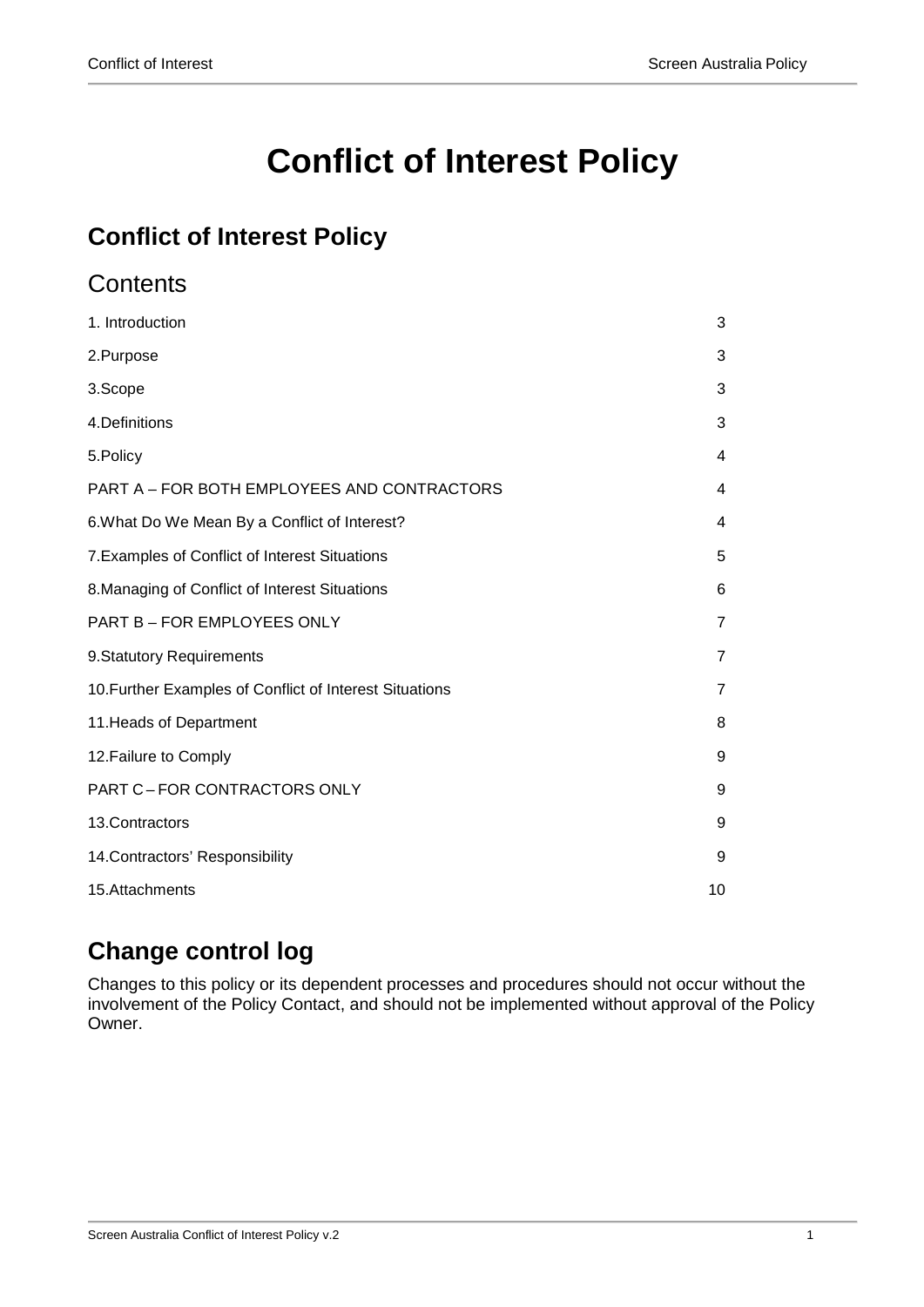The table below lists the changes to the policy that have been approved, and the stakeholders consulted:

| <b>Version No.</b> | <b>Date</b>  | <b>Stakeholders Consulted</b>             | Amendment<br><b>Description</b>                                                               |
|--------------------|--------------|-------------------------------------------|-----------------------------------------------------------------------------------------------|
|                    | 8 March 2010 | n/a                                       | New SA policy,<br>updated after merger                                                        |
|                    | June 2015    | HR, Governance, Senior<br>Leadership Team | Transferred into new<br>template, content<br>reviewed to align<br>with legislation<br>changes |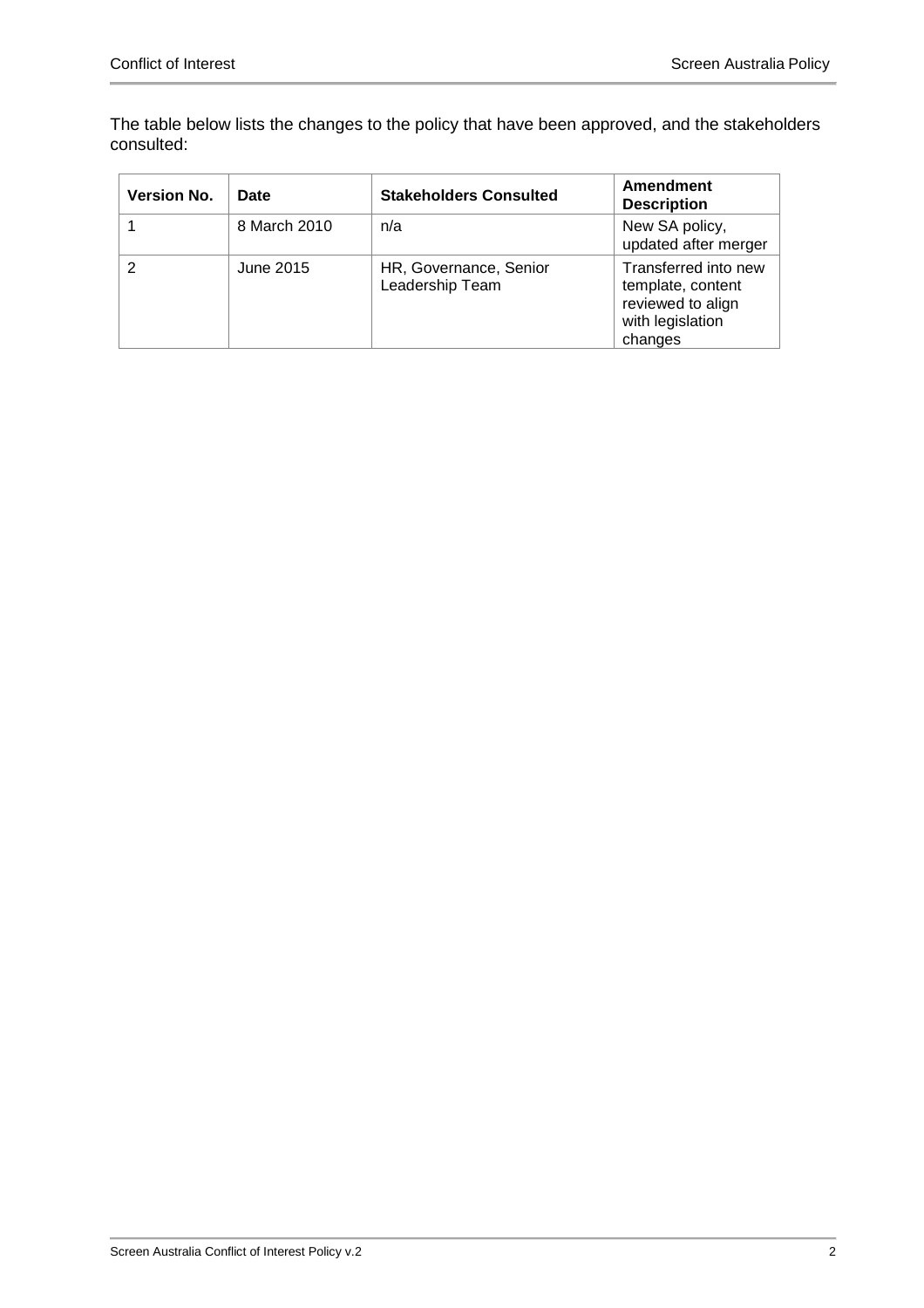### <span id="page-2-0"></span>**1. Introduction**

- 1.1. Identifying and dealing with conflicts of interest is an integral part of establishing an ethical culture at Screen Australia. Screen Australia recognises that individuals hold a range of legitimate interests outside the immediate workplace. It is the responsibility of Employees and Contractors to ensure that these interests do not create a conflict of interest or a perception of a conflict of interest with the performance of their duties in Screen Australia.
- 1.2. This policy is divided into three parts. The first part ("A") applies to both Employees and Contractors, and provides general guidance on conflict of interest. The second part ("B") applies to Employees only, and describes Employees' duties under this policy. The third part ("C") applies to Contractors only, and describes their duties under this policy.

### <span id="page-2-1"></span>**2. Purpose**

- 2.1. The purpose of this policy is to inform Screen Australia staff of their responsibilities and obligations, and clearly define the standard of behaviour required of them.
- 2.2. Dependency
	- 2.2.1. This policy forms the foundation for all related processes and procedures. Any changes to this policy must be reflected in changes to the supporting processes, procedures, tools and systems or alternatively any changes to processes, procedures, tools and systems must be in compliance with this policy.

### <span id="page-2-2"></span>**3. Scope**

- 3.1. Coverage
	- 3.1.1. This policy applies to all Screen Australia Employees and Contractors. This policy should be read in conjunction with other relevant Screen Australia policies and requirements mentioned.
- 3.2. Compliance
	- 3.2.1. This policy needs to be read and complied with by all Employees and Contractors.

### <span id="page-2-3"></span>**4. Definitions**

- 4.1. *Associated Entity* means any of:
	- (a) the partner or a family member of an Employee or Contractor;
	- (b) any partnership of which an Employee or Contractor (or a partner or family member) is a member;
	- (c) any corporation in which an Employee or Contractor (or a partner or family member) is a director or owns or controls twenty-five percent (25%) or more of the issued shares.
- 4.2. *Contractor* means a person undertaking services for Screen Australia subject to a written contract, who is not an employee of Screen Australia; or an employee of a labour hire agency contracted by Screen Australia.
- 4.3. *Employees* means a person employed by Screen Australia under either the *Screen Australia Act 2008* (Screen Australia Act) or the *Public Service Act 1999* (PS Act).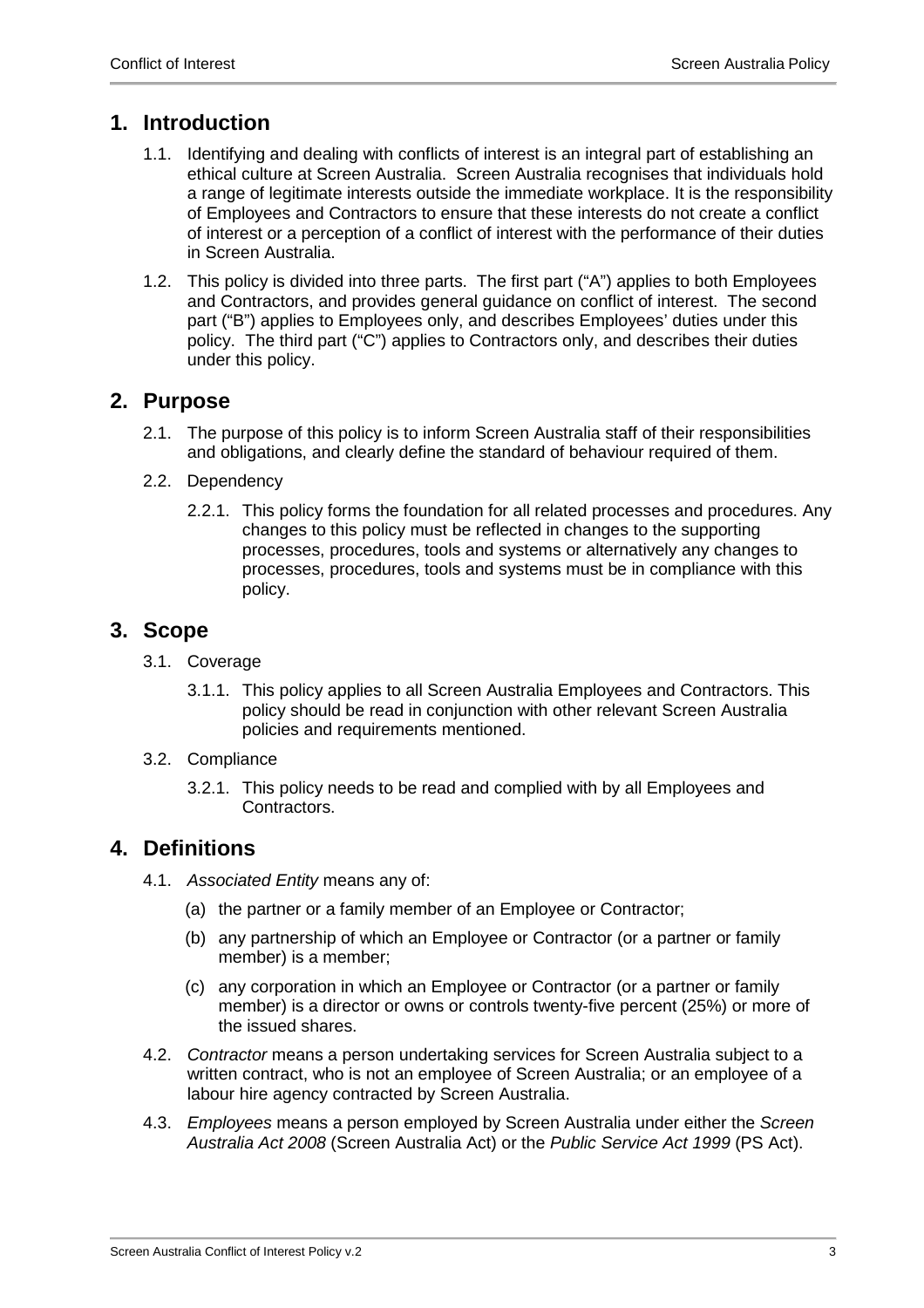## <span id="page-3-0"></span>**5. Policy**

- 5.1. Screen Australia recognises that staff hold a range of legitimate interests outside the immediate workplace. It is the responsibility of staff to ensure that these interests do not create or give rise to a conflict of interest or a perception of a conflict of interest.
- 5.2. It is Screen Australia policy that all Employees and Contractors must remain independent, impartial and unbiased when performing their duties. To ensure that you are perceived as impartial, effective and fair, you must ensure that your interests and obligations do not conflict, and do not appear to conflict, with your responsibilities as an Employee or Contractor. Your interests may be of a personal or financial nature, and may extend to interests of persons related or associated with you. It is for this reason that this policy refers to Associated Entities. You must disclose any conflict of interest in a timely way and take reasonable action, including as directed by Screen Australia, to deal with any conflict. Disclosing a possible conflict as soon as you become aware of it means that the issue can be dealt with promptly, minimises the risk of you being exposed to criticism or disciplinary action, and minimises the risk of exposure to Screen Australia.
- 5.3. It is an express requirement of employment with Screen Australia that each employee familiarise themselves with, and act in accordance with, the Screen Australia Conflict of Interest Policy. You must complete and submit Attachment A of this policy to Human Resources prior to commencing with Screen Australia.
- 5.4. If you are unsure whether you have a conflict of interest, it is in all instances preferable to declare that possible conflict.
- 5.5. When considering whether a conflict of interest exists, consider the situation from the standpoint of an objective outsider. If it is likely that a reasonable objective outsider would consider that a conflict or a perception of a conflict exists, you should act as though a conflict does exist.

# <span id="page-3-1"></span>**PART A – FOR BOTH EMPLOYEES AND CONTRACTORS**

### <span id="page-3-2"></span>**6. What Do We Mean By a Conflict of Interest?**

- 6.1. A conflict of interest can:
	- (a) be real (i.e. there is a verifiable conflict of interest) or apparent (i.e. an onlooker may perceive there is a conflict);
	- (b) arise from personal and/or financial matters;
	- (c) arise from the interests of persons or entities related to or associated with you;
	- (d) arise from duties which you owe to persons or entities other than Screen Australia;
	- (e) arise because of the interests of your immediate family.
- 6.2. An Employee or Contractor has a conflict of interest when he/she is in a position of authority which requires him/her to exercise judgment or make decisions, or to participate in a body such as a committee which makes decisions, on behalf of Screen Australia and also has (personal, financial or other) interests or obligations that might interfere with or influence the exercise of his or her judgment.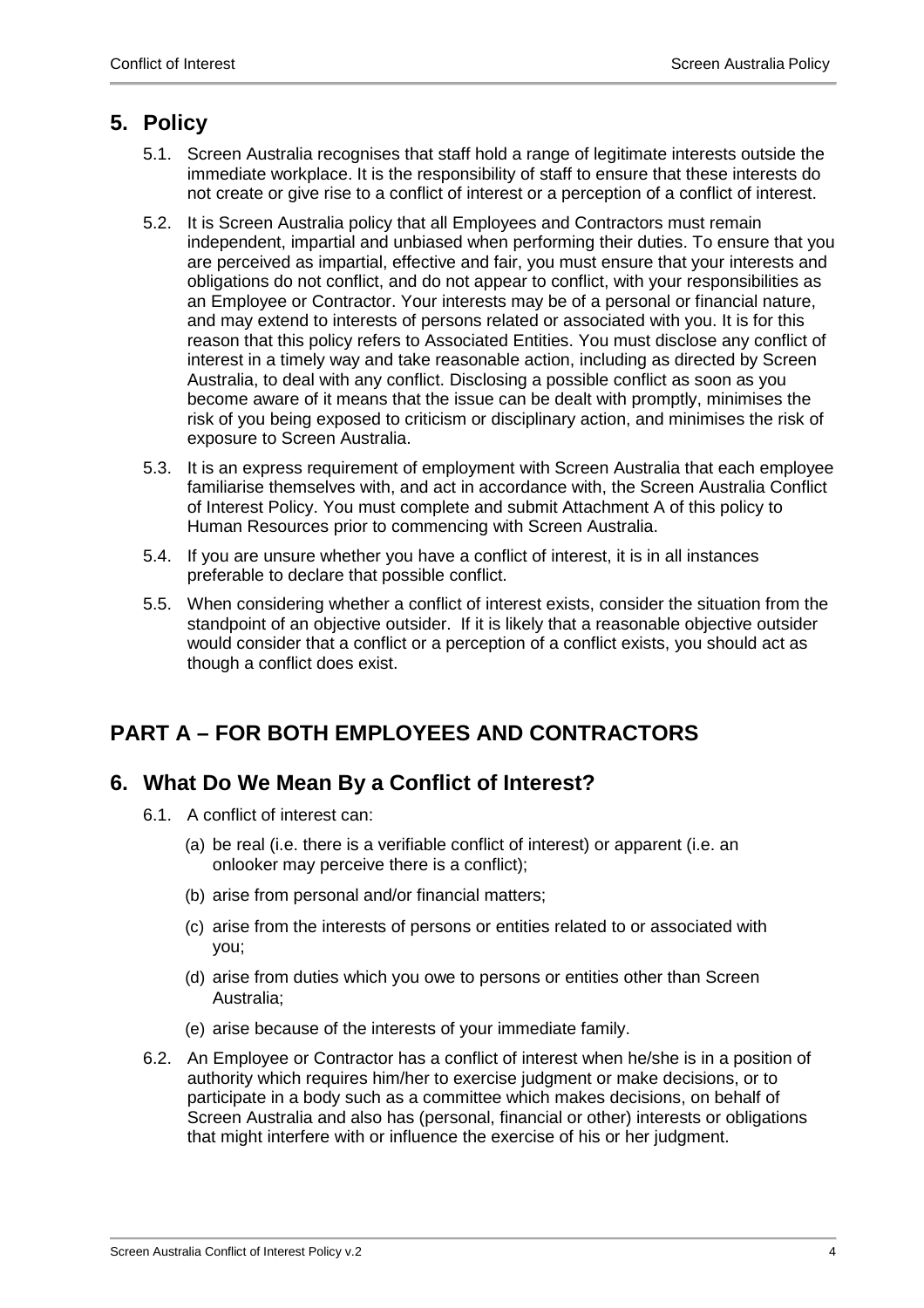6.3. A clear example of a conflict of interest is where an Employee's or Contractor's position or authority may be used to influence or make decisions that lead to any form of financial or personal gain for the Employee or Contractor, or for an Associated Entity.

### <span id="page-4-0"></span>**7. Examples of Conflict of Interest Situations**

#### **7.1. Financial Interests**

- 7.1.1. Financial interests may cover such things as directorships, share holdings, real estate or trusts that have the potential to conflict with official duties.
- 7.1.2. An example of this type of conflict could be where an Employee or Contractor (or Associated Entity) holds shares in a private company and his or her duties require decisions which could result in benefits or concessions for that company. Where this situation arises, the Employee or Contractor should advise the relevant Head of Department and withdraw from the decision making process in regard to decisions concerning the company in which the Employee or Contractor (or Associated Entity) has an interest.

#### **7.2. Personal and Other Interests**

- 7.2.1. Personal and other interests may arise from social or cultural activities as well as from family, personal or other relationships.
- 7.2.2. In carrying out their duties, Screen Australia Employees and Contractors should not allow themselves to be improperly influenced by family or other personal relationships. For example, situations may arise where a decision has to be made by the Employee or Contractor and that decision would directly affect a person who has a personal relationship with the Employee or Contractor. In these cases, Employees and Contractors should declare the conflict and refer the matter to the relevant Head of Department.

#### **7.3. Access to information, assessing applications for funding**

- 7.3.1. You must not use your position as an Employee or Contractor to gain access to information or to influence a decision making process inappropriately (for example by speeding up that process or drawing attention to an application).
- 7.3.2. If a person undertaking an assessment of a funding application for Screen Australia, whether as a committee member, reader or other assessor, has an interest such that a reasonable observer could reasonably conclude that the interest could affect the assessment, the person must disclose the interest.

#### **7.4. Assessment and Investment Committee meetings**

- 7.4.1. A conflict of interest may need to be disclosed before a relevant meeting takes place, in which case the Employee or Contractor should provide details of the possible conflict to the chair of the meeting. The chair of the meeting may decide that the Employee or Contractor will receive no information about relevant decisions, and will not be allowed to sit in on meetings where relevant funding decisions/discussions are being made/held.
- 7.4.2. The following procedures should be followed by Assessment or Investment Committees:
	- (a) Committees which deal with matters where conflicts of interest can arise must have a standing agenda item calling for declarations of potential conflicts of interest. This does not preclude the disclosure of an interest at any stage in proceedings.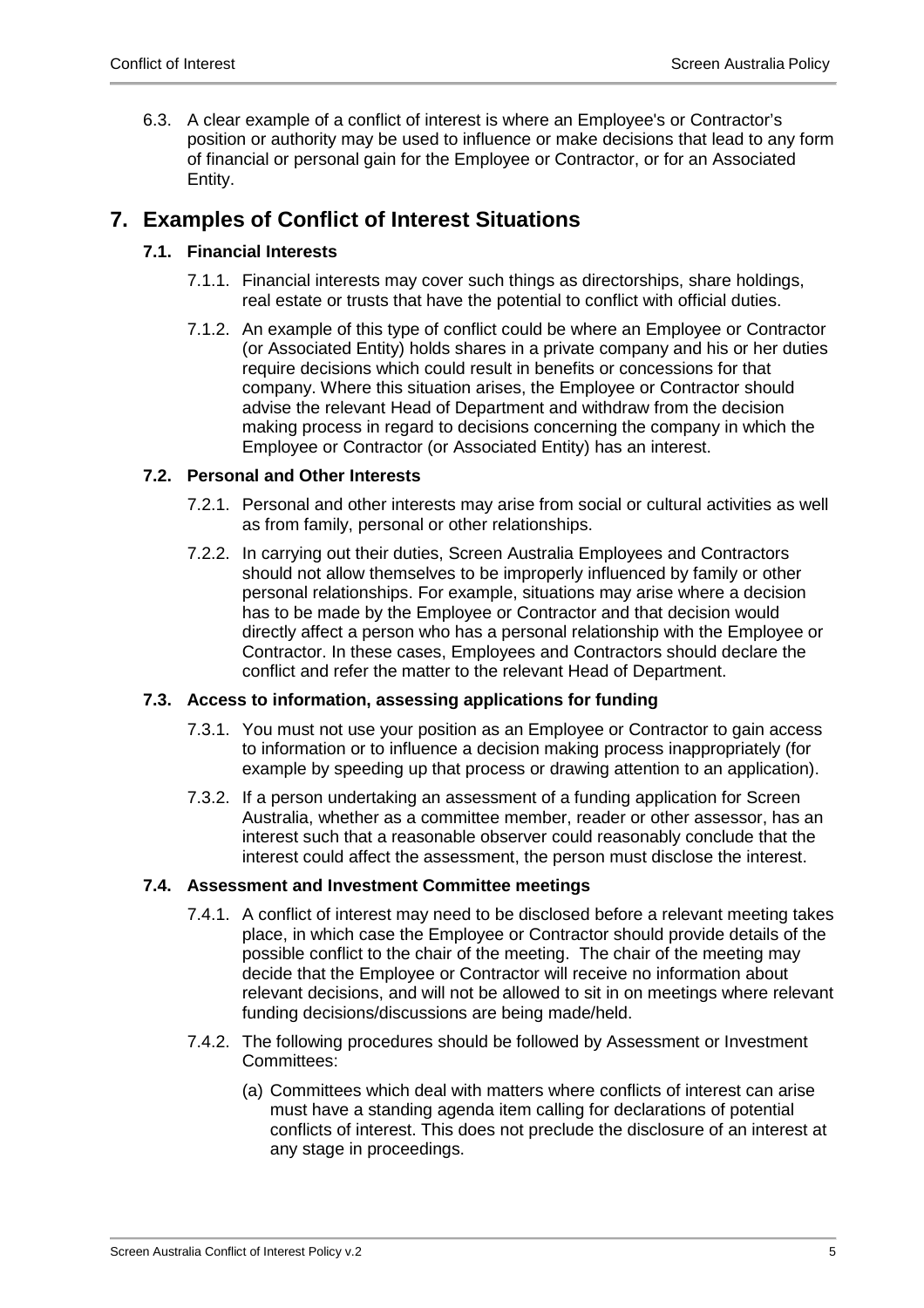- (b) If a declaration is made the committee must consider the relevant circumstances including the seriousness of the conflict, the risk of a perception that a conflict exists, the likelihood that decisions may be influenced, and the ability to obtain alternative suitable representation on the committee.
- (c) The committee's response to a declaration may include:
	- determining that the issue will not affect, or be reasonably perceived to affect, the functioning of the committee;
	- requiring the affected individual to take all reasonable steps to remove the conflict;
	- requiring the affected individual to withdraw from all or a part of the meeting; or
	- requiring that the individual stand down from the committee.
- (d) A committee member may be unwilling to discuss the details giving rise to a conflict, and this should be respected. In such a case the committee should be informed that a conflict may exist and the member must withdraw from the meeting for any item that is affected by the conflict. Alternatively, the member may choose to, or be required to, stand down from the committee.
- (e) The minutes should record that a conflict of interest was disclosed and the name of the committee member making the disclosure. Normally there will be no requirement to record the details of the conflict. In all cases the response to a disclosure should be recorded, e.g. 'Person left the meeting for this item'.

#### **7.5. Serving of a Board or Committee**

7.5.1. You must advise the Manager Human Resources if you are currently serving or planning to serve on a board or a committee.

### <span id="page-5-0"></span>**8. Managing of Conflict of Interest Situations**

#### **8.1. New employees and contractors**

- 8.1.1. Each new Employee and Contractor will, at the time of their engagement, be required to provide Screen Australia's Human Resources Unit with a signed declaration in the form of Attachment A. In addition, during the recruitment process, Screen Australia may seek information about conflicts of interests from applicants.
- 8.1.2. Current Employees and Contractors who are or become members of assessment committees and current Employees who are at or above Senior Executive Service Band 1 level (SES 1) must provide Screen Australia's Human Resources Unit with a signed declaration in the form of Attachment B.
- 8.1.3. It is the responsibility of all Employees and Contractors who have signed declarations in the form of Attachment A and/or Attachment B to notify the relevant Head of Department promptly upon becoming aware of any material change of circumstance relevant to their declaration.
- 8.1.4. All Employees and Contractors must disclose, and take reasonable steps to avoid, any conflict of interest in connection with their employment or engagement with Screen Australia. This includes conflicts of interest which arise in connection with an Associated Entity. Employees and Contractors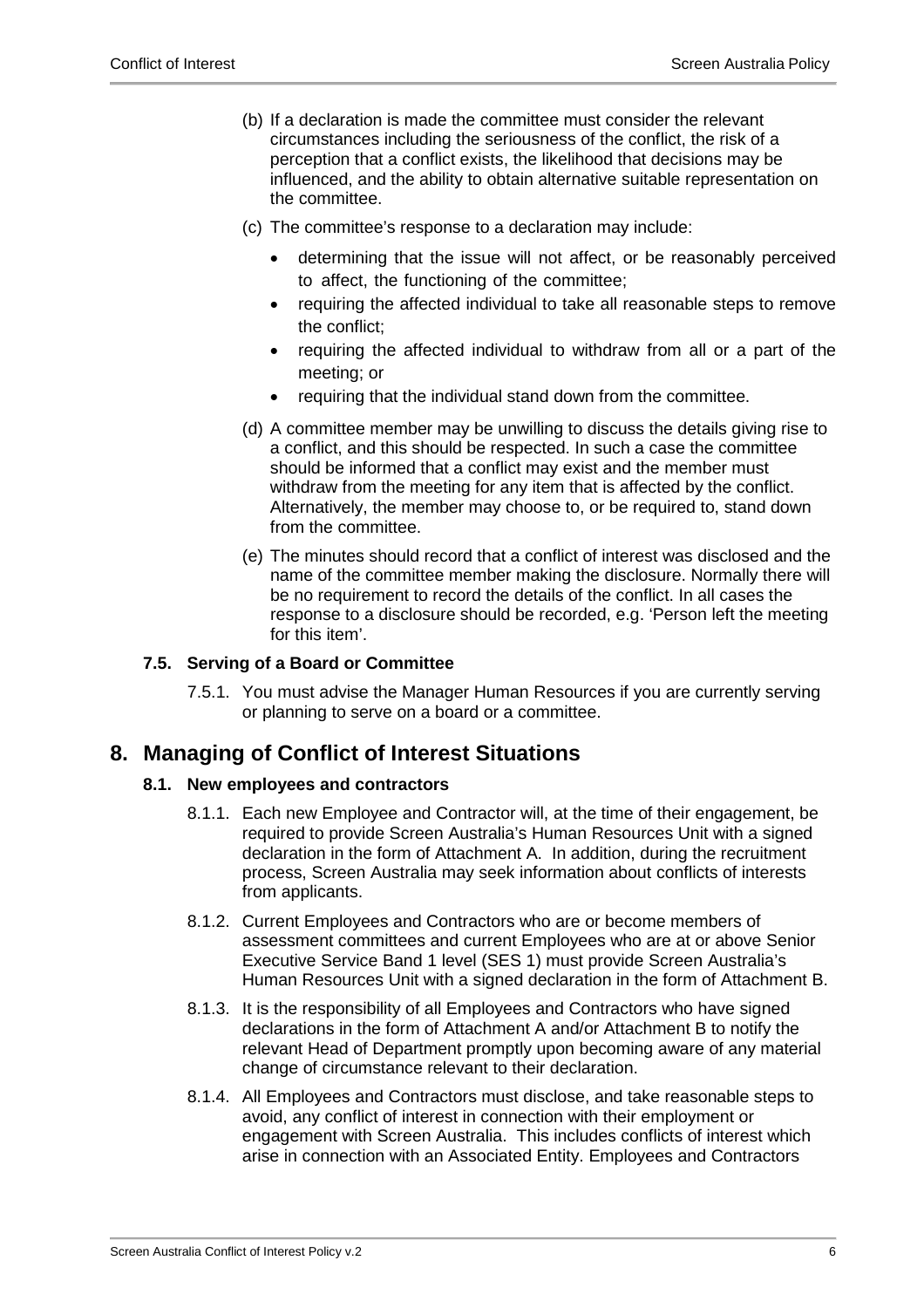must declare any financial or non-financial interests which are relevant to their engagement as an Employee or Contractor of Screen Australia.

# <span id="page-6-0"></span>**PART B – FOR EMPLOYEES ONLY**

### <span id="page-6-1"></span>**9. Statutory Requirements**

- 9.1. The main statutory requirements relating to conflicts of interest are outlined below:
	- Paragraph (7) of the APS Code of Conduct requires that an APS employee must disclose and take reasonable steps to avoid any conflict of interest (real or perceived) in connection with APS employment (s 13(7) of the PS Act );
	- Paragraph (8) of the APS Code of Conduct requires that an APS employee must use Commonwealth resources in a proper manner and for a proper purpose (s 13(8) of the PS Act );
	- Paragraph (10) of the APS Code of Conduct provides that an APS employee must not improperly use inside information or the employee's duties, status, power or authority to gain a benefit or advantage for themselves or another person, or cause detriment to the employee's agency, the Commonwealth or another person (s 13(10) of the PS Act );
	- APS employees must behave in a way that upholds the APS Values. The APS Values requires the Australian Public Service to perform its functions in an ethical and impartial manner (s 10(2) and (5) of the PS Act);
	- Section 27(a) of the *Public Governance, Performance and Accountability Act 2013* (PGPA Act) provides that an official (including an employee) of a Commonwealth entity (such as Screen Australia) must not improperly use their position to advantage themselves or another person.
	- Section 28(a) of the PGPA Act provides that an official of a Commonwealth entity must not improperly use information obtained through their position to advantage themselves or another person.
	- Section 29(1) of the PGPA Act provides that an official of a Commonwealth entity who has a material personal interest that relates to the affairs of the entity must disclose details of the interest.

### <span id="page-6-2"></span>**10. Further Examples of Conflict of Interest Situations**

#### **10.1. Personal and other interests**

10.1.1. In the case of a close personal relationship (be it part of a family or not) within a work group, it may be desirable for one party to move to another work area. While it is not uncommon or improper for couples or family members to be working in the same agency, it is not usually appropriate for one to have line responsibility over another. It is important that other Employees feel able to raise with more senior managers any concerns about perceptions of conflict of interest resulting from close personal relationships (be it part of a family or not) working in the one agency.

#### **10.2. Procurement of goods and services**

10.2.1.Employees should ensure fair and ethical conduct in the procurement process and not allow any conflict, actual or perceived, between their duties as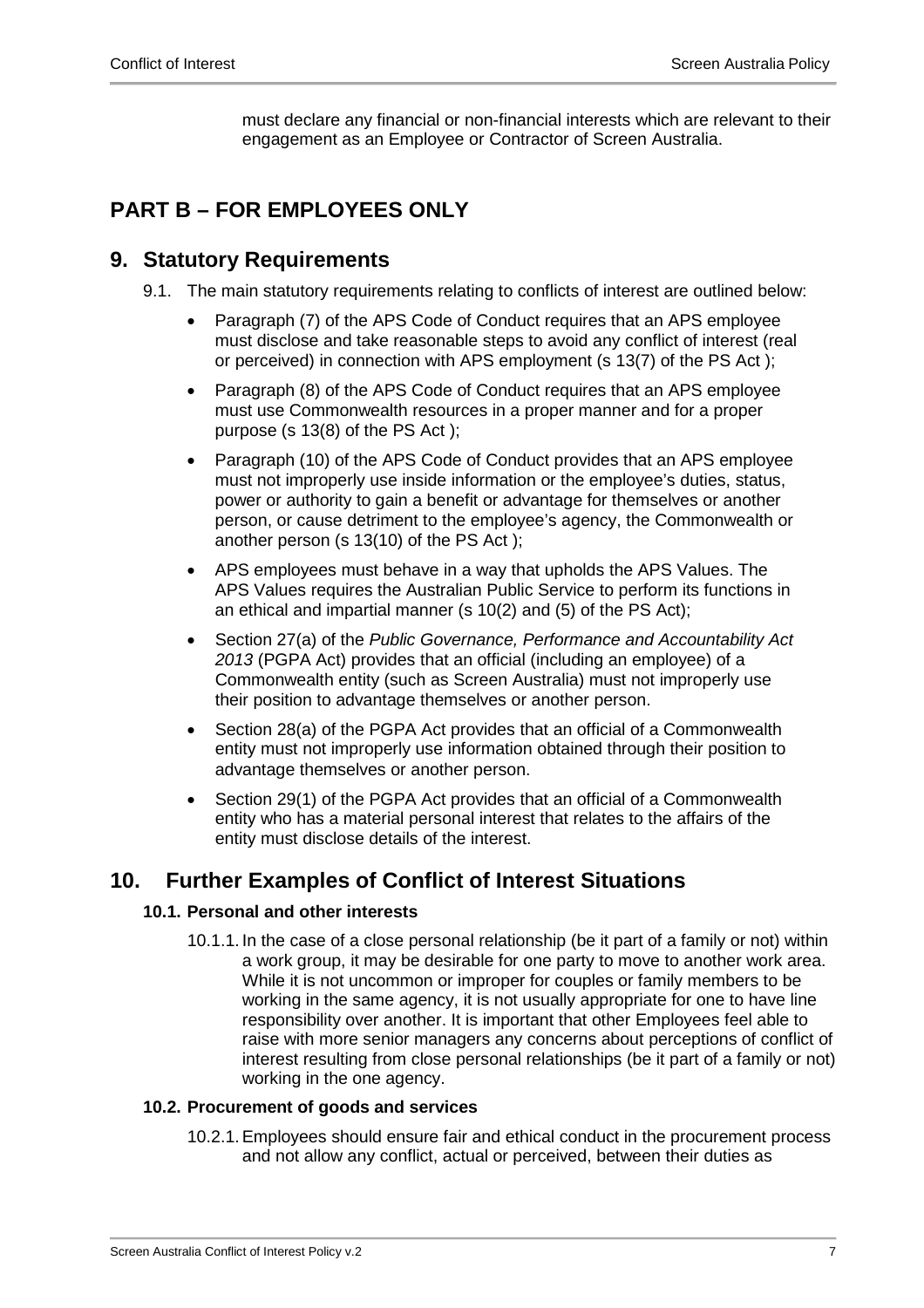employees and their private interests. Dealings with suppliers should at all times be honest, fair and even-handed.

- 10.2.2.An employee's behaviour in an official capacity should not give the impression that he or she has been influenced by a gift or consideration to show favour or disfavour to any person or organisation. Employees must comply with Screen Australia's policies in relation to the disclosure of hospitality and gifts.
- 10.2.3.Employees should ensure that the confidentiality of commercially sensitive material relating to suppliers or other third parties with whom Screen Australia does business is maintained.
- 10.2.4.Employees should not approve payment requests or petty cash claims that are payable to themselves or to an Associated Entity.

#### **10.3. Applications for funding**

- 10.3.1.Employees are not permitted to apply for funding from Screen Australia.
- 10.3.2.Employees must inform the relevant Head of Department and the Human Resources Unit on finding out that any Associated Entity has applied for or is in receipt of funding from Screen Australia.
- 10.3.3.Employees must also inform the relevant Head of Department if they are involved in a professional or other material capacity in a project or organisation funded by Screen Australia.

#### **10.4. Ex-employees**

- 10.4.1. On leaving Screen Australia, applications for funding from ex-employees or any entities in which they have a material personal interest must be assessed externally for a minimum period of six (6) months. Any decision to fund these applications will be based on merit and the published program guidelines.
- 10.4.2.Ex-employees will not be eligible to undertake services for Screen Australia as a Contractor (for example as an Assessor) for a minimum period of six (6) months from their leaving date, except in exceptional circumstances. The Chief Executive Officer shall determine if exceptional circumstances exist.
- 10.4.3. The Chief Executive Officer must be informed in all circumstances where an ex-employee (regardless of when they left employment) submits an application for funding or employment.

#### **10.5. Accessing and using information**

10.5.1.Employees must not access confidential information held by Screen Australia on matters that are unrelated to their normal duties and responsibilities. Accessing material that is confidential or highly sensitive and not related to their normal work may give rise to a perception that the Employee is accessing material for personal or other inappropriate purposes. If Employees legitimately require access to confidential or sensitive information outside their normal area of work, Employees must first check with the appropriate Head of Department.

### <span id="page-7-0"></span>**11. Heads of Department**

- 11.1. It is the responsibility of Heads of Departments to:
	- (a) Ensure that Employees are aware of their obligations in identifying and managing conflicts of interest, and potential conflicts of interest;
	- (b) Upon receiving a disclosure of a conflict or possible conflict, appropriately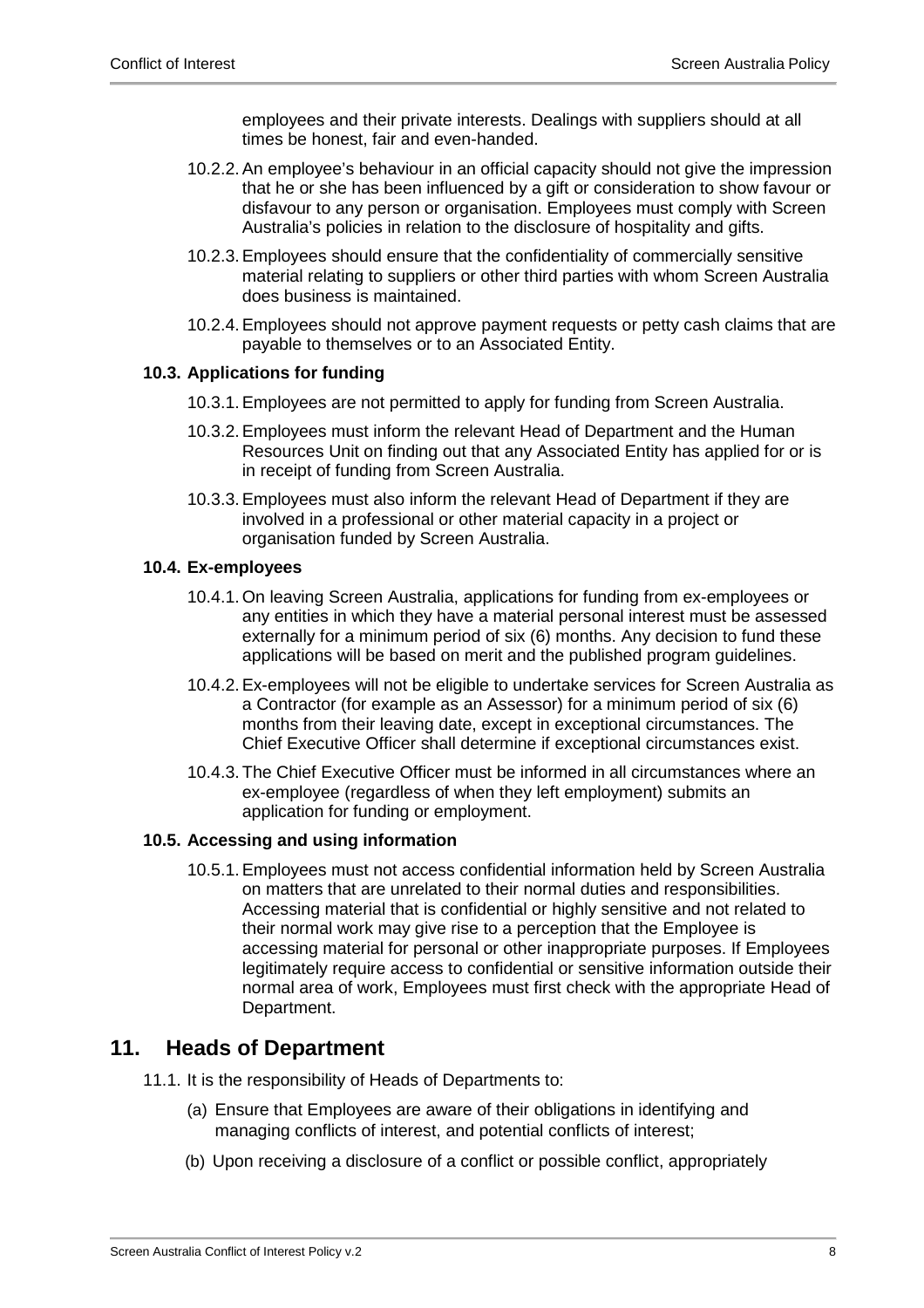investigate the nature and extent of the conflict, in consultation with the Human Resources Unit;

- (c) Having determined that there is, or could be, a conflict of interest, make recommendations to the Chief Executive Officer (or, as appropriate, to the Assessment/Investment Committee Chairperson) to address the situation. Any such recommendation could include that:
	- o The Employee continue in his or her duties;
	- o The Employee be requested to divest him or herself of an interest/obligation;
	- o The Employee's duties be rearranged;
	- o The Employee be reassigned to an equivalent position with duties involving no such actual or potential conflicts of interest.

### <span id="page-8-0"></span>**12. Failure to Comply**

12.1. Failure to comply with this policy by an Employee may constitute a breach of either the APS or Screen Australia Code of Conduct and disciplinary action may be taken against them in accordance with Screen Australia's Handling Misconduct Procedures.

# <span id="page-8-1"></span>**PART C – FOR CONTRACTORS ONLY**

### <span id="page-8-2"></span>**13. Contractors**

- 13.1. A Contractor must immediately advise the relevant Head of Department on becoming aware that:
	- (a) a project in which s/he, or an Associated Entity, has an interest has applied for Screen Australia funding or is in receipt of Screen Australia funding; or
	- (b) a project or organisation for which the Contractor or an Associated Entity provides or has agreed to provide professional services has applied for, or is in receipt of, Screen Australia funding.
- 13.2. Assessors other than casual assessors (as defined below) and their Associated Entities may not accept any professional engagement or position or provide any service in relation to a project on which they have performed services for Screen Australia until the later of:
	- (a) the expiry of six (6) months from the date of the Contractor's last involvement with that project in any capacity; and
	- (b) the date on which the Contractor's engagement by Screen Australia is terminated.
- 13.3. By 'casual assessors' we mean Contractors who are not on a retainer with Screen Australia and who provide services for Screen Australia on an ad hoc basis.

### <span id="page-8-3"></span>**14. Contractors' Responsibility**

14.1. Contractors must not access confidential information on matters that are unrelated to their normal duties and responsibilities for Screen Australia. Accessing material that is confidential or highly sensitive and not related to their normal work may give rise to a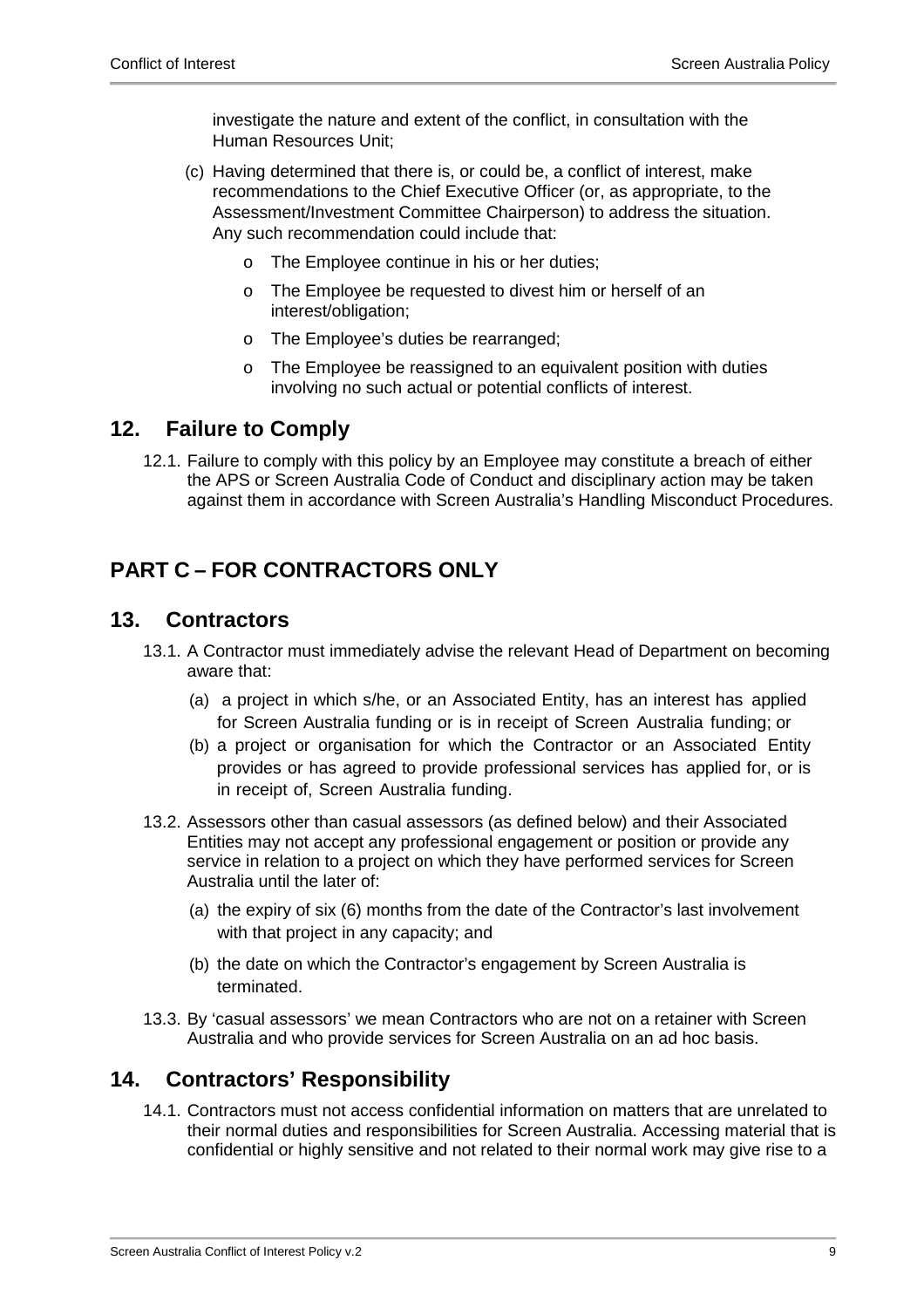perception that they are accessing material for personal or other inappropriate purposes. If Contractors legitimately require access to confidential or sensitive information outside their normal area of work, they must first check with the appropriate Head of Department.

- 14.2. Heads of Department dealing with Contractors must ensure that:
	- Contractors are aware of and understand this policy;
	- Each Contractor performs the duties for which he/she is contracted in a proper and appropriate manner;
	- conflicts of interest are disclosed by the Contractors and assessed, resolved and managed appropriately, in consultation with the Human Resources Unit.

#### <span id="page-9-0"></span>**15. Attachments**

- 15.1. Conflict of Interest Policy Declaration For new Employees and Contractors
- 15.2. Conflict of Interest Policy Declaration For existing Contractors and Employees on Assessment/ Investment Committees, and for existing Employees at or above SES level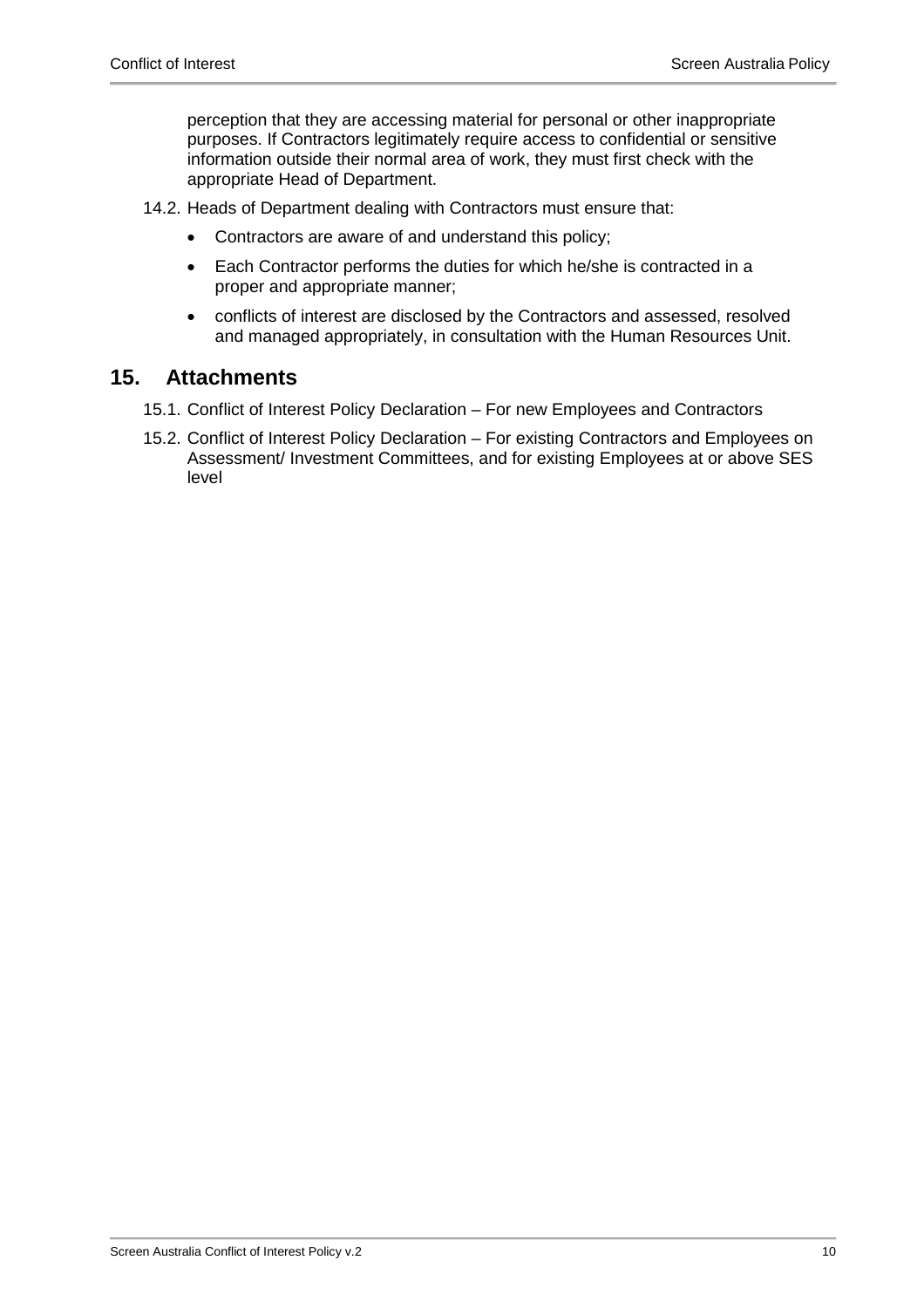# **15.1 ATTACHMENT A**

### **CONFLICT OF INTEREST DECLARATION**

#### **For new Employees or Contractors**

\_\_\_\_\_\_\_\_\_\_\_\_\_\_\_\_\_\_\_\_\_\_\_\_\_\_\_\_\_\_\_\_\_\_\_\_\_\_\_\_\_\_\_\_\_\_\_\_\_\_\_\_\_\_\_\_\_\_\_\_\_\_\_\_\_\_\_\_ \_\_\_\_\_\_\_\_\_\_\_\_\_\_\_\_\_\_\_\_\_\_\_\_\_\_\_\_\_\_\_\_\_\_\_\_\_\_\_\_\_\_\_\_\_\_\_\_\_\_\_\_\_\_\_\_\_\_\_\_\_\_\_\_\_\_\_\_ \_\_\_\_\_\_\_\_\_\_\_\_\_\_\_\_\_\_\_\_\_\_\_\_\_\_\_\_\_\_\_\_\_\_\_\_\_\_\_\_\_\_\_\_\_\_\_\_\_\_\_\_\_\_\_\_\_\_\_\_\_\_\_\_\_\_\_\_ \_\_\_\_\_\_\_\_\_\_\_\_\_\_\_\_\_\_\_\_\_\_\_\_\_\_\_\_\_\_\_\_\_\_\_\_\_\_\_\_\_\_\_\_\_\_\_\_\_\_\_\_\_\_\_\_\_\_\_\_\_\_\_\_\_\_\_\_

1. I am a director (or alternate director) of the following organisations:

2. Have you applied for Screen Australia funding or are you in receipt of funding from Screen Australia?

*Yes/No (Please circle)*

- 3. Has any \*Associated Entity applied for funding or is any Associated Entity in receipt of funding from Screen Australia? *Yes/No (Please circle)*
- 4. If you have answered yes to either or both of the above, please specify funding applicant/recipient name, project title, type of funding and, if known, the Officer who is handling your project:

5. Neither I, nor any of my \*Associated Entities, has any professional or other material interest or \*involvement in any project which is in receipt of Screen Australia funding, or which is currently an applicant for Screen Australia funding, other than as indicated below.

\_\_\_\_\_\_\_\_\_\_\_\_\_\_\_\_\_\_\_\_\_\_\_\_\_\_\_\_\_\_\_\_\_\_\_\_\_\_\_\_\_\_\_\_\_\_\_\_\_\_\_\_\_\_\_\_\_\_\_\_\_\_\_\_\_\_\_\_ \_\_\_\_\_\_\_\_\_\_\_\_\_\_\_\_\_\_\_\_\_\_\_\_\_\_\_\_\_\_\_\_\_\_\_\_\_\_\_\_\_\_\_\_\_\_\_\_\_\_\_\_\_\_\_\_\_\_\_\_\_\_\_\_\_\_\_\_ \_\_\_\_\_\_\_\_\_\_\_\_\_\_\_\_\_\_\_\_\_\_\_\_\_\_\_\_\_\_\_\_\_\_\_\_\_\_\_\_\_\_\_\_\_\_\_\_\_\_\_\_\_\_\_\_\_\_\_\_\_\_\_\_\_\_\_\_ \_\_\_\_\_\_\_\_\_\_\_\_\_\_\_\_\_\_\_\_\_\_\_\_\_\_\_\_\_\_\_\_\_\_\_\_\_\_\_\_\_\_\_\_\_\_\_\_\_\_\_\_\_\_\_\_\_\_\_\_\_\_\_\_\_\_\_\_

\_\_\_\_\_\_\_\_\_\_\_\_\_\_\_\_\_\_\_\_\_\_\_\_\_\_\_\_\_\_\_\_\_\_\_\_\_\_\_\_\_\_\_\_\_\_\_\_\_\_\_\_\_\_\_\_\_\_\_\_\_\_\_\_\_\_\_\_ \_\_\_\_\_\_\_\_\_\_\_\_\_\_\_\_\_\_\_\_\_\_\_\_\_\_\_\_\_\_\_\_\_\_\_\_\_\_\_\_\_\_\_\_\_\_\_\_\_\_\_\_\_\_\_\_\_\_\_\_\_\_\_\_\_\_\_\_ \_\_\_\_\_\_\_\_\_\_\_\_\_\_\_\_\_\_\_\_\_\_\_\_\_\_\_\_\_\_\_\_\_\_\_\_\_\_\_\_\_\_\_\_\_\_\_\_\_\_\_\_\_\_\_\_\_\_\_\_\_\_\_\_\_\_\_\_ \_\_\_\_\_\_\_\_\_\_\_\_\_\_\_\_\_\_\_\_\_\_\_\_\_\_\_\_\_\_\_\_\_\_\_\_\_\_\_\_\_\_\_\_\_\_\_\_\_\_\_\_\_\_\_\_\_\_\_\_\_\_\_\_\_\_\_\_

\*In this Declaration, the term "Associated Entity" means: any of:

i. the partner or a family member of an Employee or Contractor;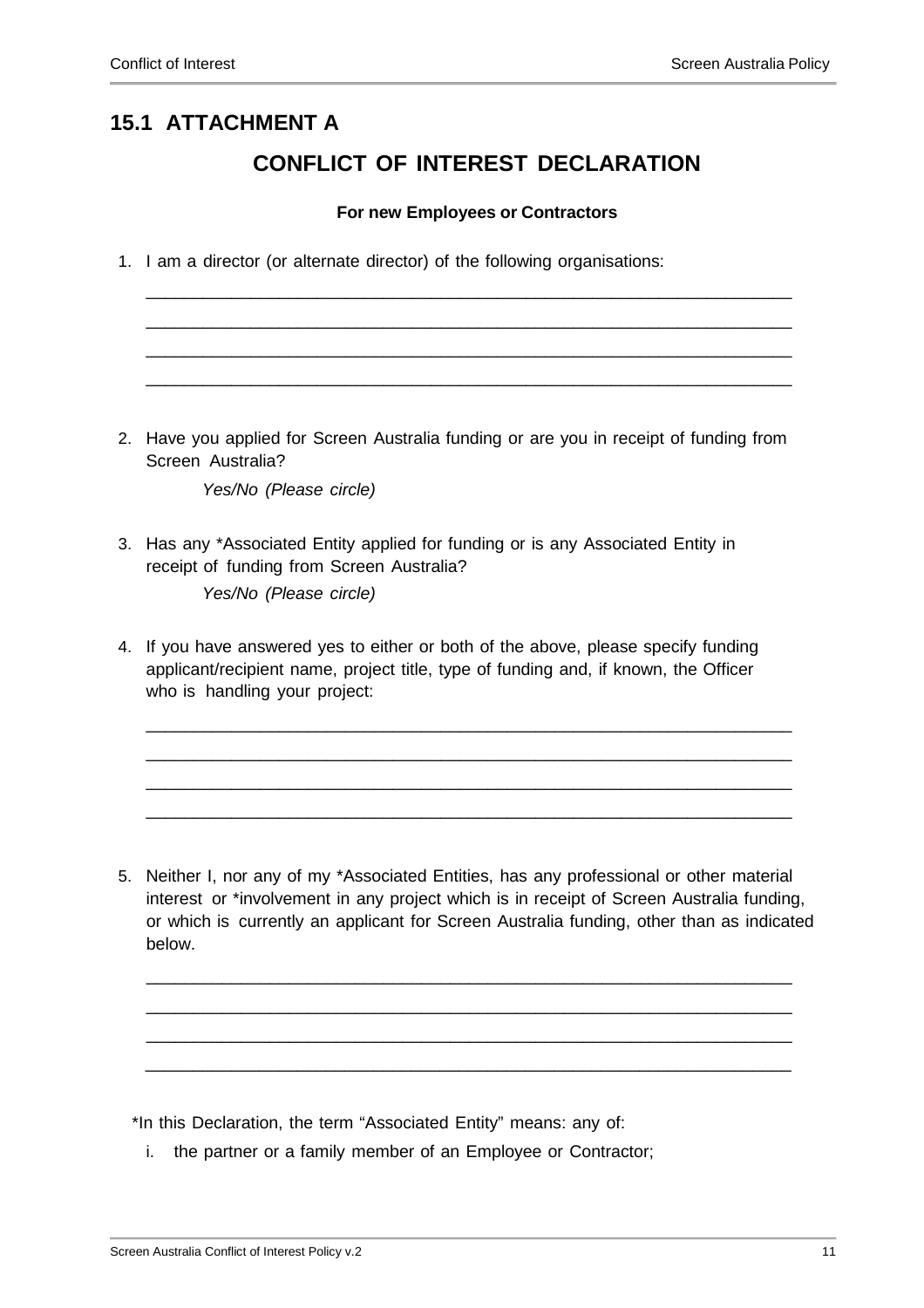- ii. any partnership of which an Employee or Contractor (or a partner or family member) is a member;
- iii. any corporation in which an Employee or Contractor (or a partner or family member) is a director or owns or controls twenty-five percent (25%) or more of the issued shares.

\*In this Declaration, the term "involvement" includes the provision of any professional services.

I, \_\_\_\_\_\_\_\_\_\_\_\_\_\_\_\_\_\_\_\_\_\_\_\_\_\_\_\_\_\_\_\_\_\_\_\_\_\_ (full name) have read and understood Screen Australia's Conflict of Interest Policy. To the best of my knowledge and belief, the information I have provided above is true and complete:

| Signature:    | Date: ______________________ |
|---------------|------------------------------|
| Witness Name: |                              |
| Signature:    | Date:                        |

Please return this form to the Human Resources Unit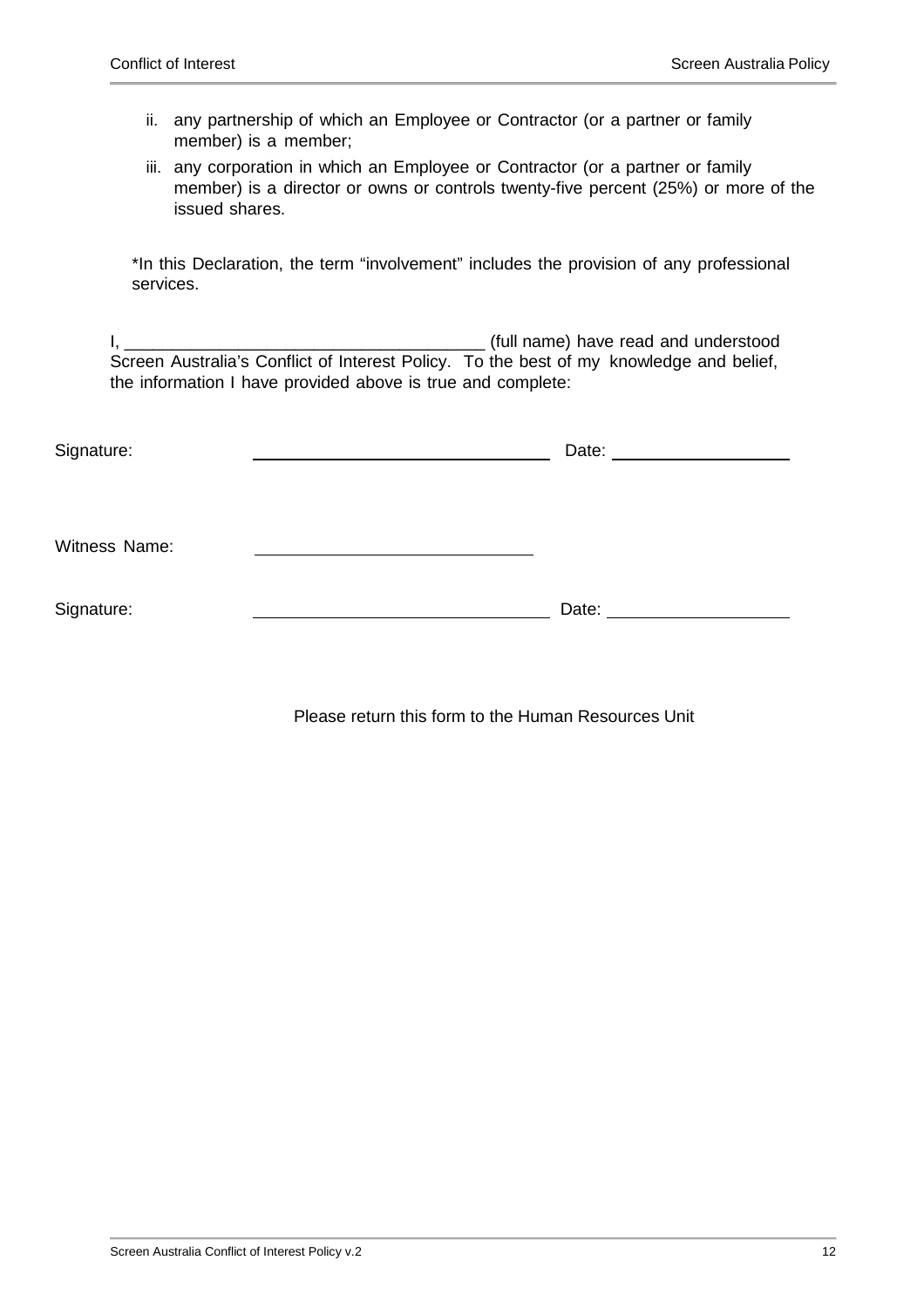## **15.2 ATTACHMENT B**

### **CONFLICT OF INTEREST DECLARATION**

#### **For existing Contractors and Employees on Assessment/Investment Committees and for existing Employees at or above SES level**

\_\_\_\_\_\_\_\_\_\_\_\_\_\_\_\_\_\_\_\_\_\_\_\_\_\_\_\_\_\_\_\_\_\_\_\_\_\_\_\_\_\_\_\_\_\_\_\_\_\_\_\_\_\_\_\_\_\_\_\_\_\_\_\_\_ \_\_\_\_\_\_\_\_\_\_\_\_\_\_\_\_\_\_\_\_\_\_\_\_\_\_\_\_\_\_\_\_\_\_\_\_\_\_\_\_\_\_\_\_\_\_\_\_\_\_\_\_\_\_\_\_\_\_\_\_\_\_\_\_\_ \_\_\_\_\_\_\_\_\_\_\_\_\_\_\_\_\_\_\_\_\_\_\_\_\_\_\_\_\_\_\_\_\_\_\_\_\_\_\_\_\_\_\_\_\_\_\_\_\_\_\_\_\_\_\_\_\_\_\_\_\_\_\_\_\_ \_\_\_\_\_\_\_\_\_\_\_\_\_\_\_\_\_\_\_\_\_\_\_\_\_\_\_\_\_\_\_\_\_\_\_\_\_\_\_\_\_\_\_\_\_\_\_\_\_\_\_\_\_\_\_\_\_\_\_\_\_\_\_\_\_

1. I am a director (or alternate director) of the following organisations:

| 2. Neither I, nor any of my *Associated Entities, has any professional or other |
|---------------------------------------------------------------------------------|
| material interest or involvement in any project which is in receipt of Screen   |
| Australia funding, or which is currently an applicant for Screen Australia      |
| funding, other than as indicated below:                                         |

\_\_\_\_\_\_\_\_\_\_\_\_\_\_\_\_\_\_\_\_\_\_\_\_\_\_\_\_\_\_\_\_\_\_\_\_\_\_\_\_\_\_\_\_\_\_\_\_\_\_\_\_\_\_\_\_\_\_\_\_\_\_\_\_\_ \_\_\_\_\_\_\_\_\_\_\_\_\_\_\_\_\_\_\_\_\_\_\_\_\_\_\_\_\_\_\_\_\_\_\_\_\_\_\_\_\_\_\_\_\_\_\_\_\_\_\_\_\_\_\_\_\_\_\_\_\_\_\_\_\_ \_\_\_\_\_\_\_\_\_\_\_\_\_\_\_\_\_\_\_\_\_\_\_\_\_\_\_\_\_\_\_\_\_\_\_\_\_\_\_\_\_\_\_\_\_\_\_\_\_\_\_\_\_\_\_\_\_\_\_\_\_\_\_\_\_ \_\_\_\_\_\_\_\_\_\_\_\_\_\_\_\_\_\_\_\_\_\_\_\_\_\_\_\_\_\_\_\_\_\_\_\_\_\_\_\_\_\_\_\_\_\_\_\_\_\_\_\_\_\_\_\_\_\_\_\_\_\_\_\_\_

\*In this Declaration, the term "Associated Entity" means: any of:

- i. the partner or a family member of an Employee or Contractor;
- ii. any partnership of which an Employee or Contractor (or a partner or family member) is a member;
- iii. any corporation in which an Employee or Contractor (or a partner or family member) is a director or owns or controls twenty-five percent (25%) or more of the issued shares.

\*In this Declaration, the term "involvement" includes the provision of any professional services.

I, the contract of the contract of the contract of the contract of the contract of the contract of the contract of the contract of the contract of the contract of the contract of the contract of the contract of the contrac understood Screen Australia's Conflict of Interest Policy. To the best of my knowledge and belief, the information I have provided above is true and complete:

Signature: Date: